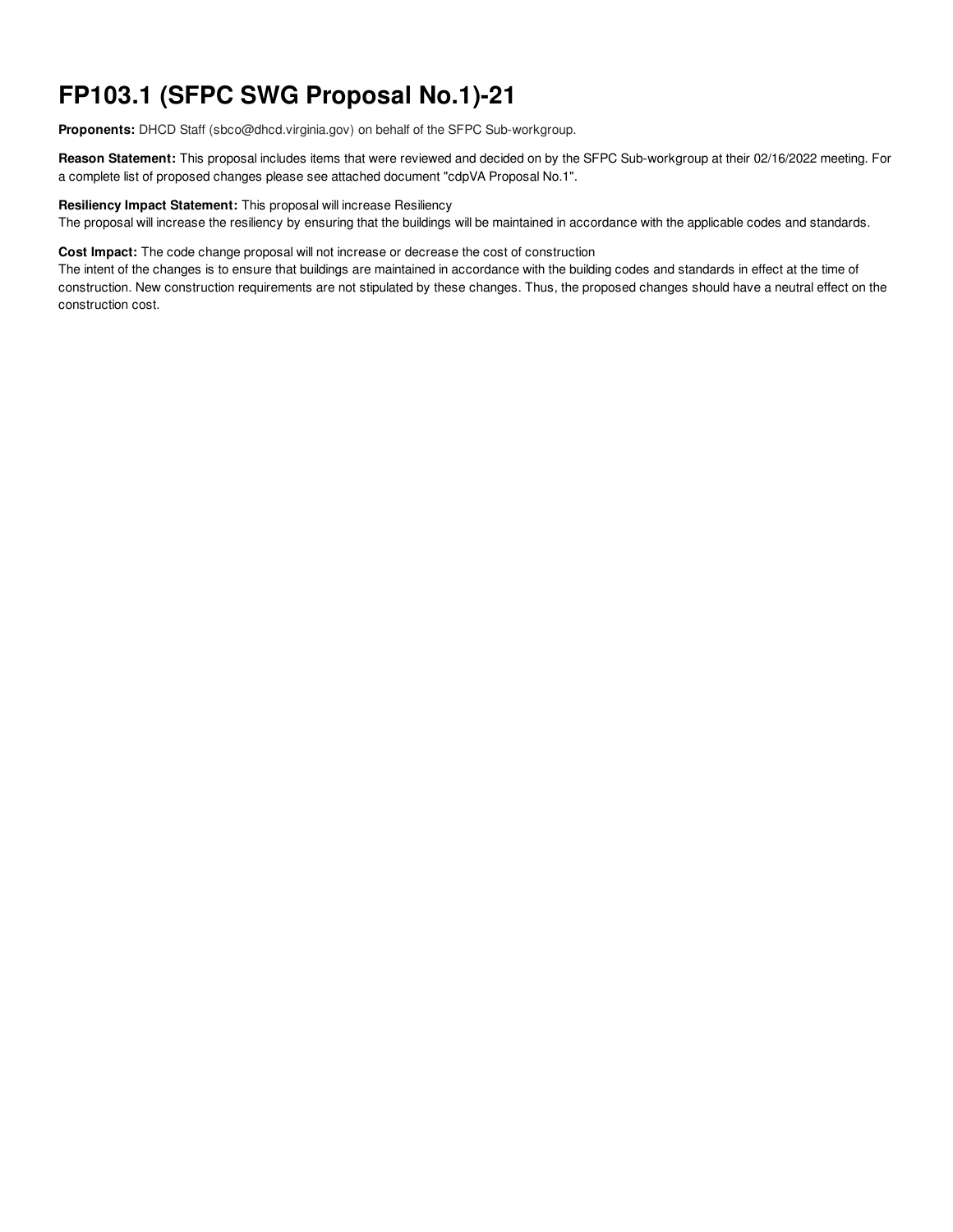| 2021 SFPC Base Document Corrections/Proposals 02/16/2022 |              |                                                                                                                                                                                                                                                                                                                                                     |                                                                                                                                                                                                                                                                                                                                                                                                                                                                                                                                                                  |                                                                                                                                                                                                                                                                                                                                                                                                                                                  |  |
|----------------------------------------------------------|--------------|-----------------------------------------------------------------------------------------------------------------------------------------------------------------------------------------------------------------------------------------------------------------------------------------------------------------------------------------------------|------------------------------------------------------------------------------------------------------------------------------------------------------------------------------------------------------------------------------------------------------------------------------------------------------------------------------------------------------------------------------------------------------------------------------------------------------------------------------------------------------------------------------------------------------------------|--------------------------------------------------------------------------------------------------------------------------------------------------------------------------------------------------------------------------------------------------------------------------------------------------------------------------------------------------------------------------------------------------------------------------------------------------|--|
| Page                                                     | Section      | <b>Base Document</b>                                                                                                                                                                                                                                                                                                                                | <b>VFSB CSC Proposal</b>                                                                                                                                                                                                                                                                                                                                                                                                                                                                                                                                         | <b>SFPC Sub-workgroup Decision - Consensus for approval as noted</b>                                                                                                                                                                                                                                                                                                                                                                             |  |
| 45                                                       | 603.1        | 603.1 General. Electrical equipment, wiring and<br>systems shall be maintained in accordance with this                                                                                                                                                                                                                                              | 603.1 General. Electrical equipment, wiring and systems shall be operated<br>and maintained in accordance with this section and the applicable building                                                                                                                                                                                                                                                                                                                                                                                                          | below<br>603.1 General. Electrical equipment, wiring and systems shall be<br>operated and maintained in accordance with this section and the                                                                                                                                                                                                                                                                                                     |  |
| 45                                                       | 603.1.1      | section and the applicable building code.<br>603.1.1 Equipment and wiring. Electrical equipment,<br>wiring, devices and appliances shall be maintained in<br>accordance with this section and the applicable NFPA<br>70 standard.                                                                                                                   | code<br>603.1.1 Equipment and wiring. Electrical equipment, wiring, devices and<br>appliances shall be listed and labeled, operated and maintained in<br>accordance with this section and the applicable NFPA 70 standard.                                                                                                                                                                                                                                                                                                                                       | applicable building code.<br>603.1.1 Equipment and wiring. Electrical equipment, wiring, devices<br>and appliances shall be listed and labeled, operated and maintained in<br>accordance with this section and the applicable NFPA 70 standard.                                                                                                                                                                                                  |  |
| 45                                                       | 603.2.1      | 603.2.1 Modified or damaged. Electrical wiring,<br>devices, equipment and appliances that are modified or<br>damaged, and constitute an electrical shock or fire<br>hazard, shall not be used until repaired or replaced in<br>accordance with NFPA 70.                                                                                             | 603.2.1 Modified or damaged. Electrical wiring, devices, equipment and<br>appliances that are modified or damaged, and constitute an electrical shoc<br>or fire hazard, shall not be used until repaired or replaced in accordance<br>with this code and NFPA 70.                                                                                                                                                                                                                                                                                                | 603.2.1 Modified or damaged. Electrical wiring, devices, equipment<br>and appliances that are modified or damaged, and constitute an<br>electrical shock or fire hazard, shall not be used until repaired or<br>replaced in accordance with the applicable building code.                                                                                                                                                                        |  |
| 45                                                       | 603.5        | 603.5 Relocatable power taps and current taps. The<br>construction and use of current taps and relocatable<br>taps shall be in accordance with NFPA 70                                                                                                                                                                                              | 603.5 Relocatable power taps and current taps. The construction and use o<br>current taps and relocatable taps shall be in accordance with this code and<br><b>NFPA 70.</b>                                                                                                                                                                                                                                                                                                                                                                                      | 603.5 Relocatable power taps and current taps. The construction and<br>use of current taps and relocatable taps shall be in accordance with this<br>code and the applicable building code.                                                                                                                                                                                                                                                       |  |
|                                                          | 610.1.1      | IFC 610.1.1Installation.<br>Clothes dryer exhaust duct systems shall be installed in<br>accordance with the International Mechanical Code or<br>the International Fuel Gas Code, and the<br>manufacturer's installation instructions.                                                                                                               | Delete 610.1.1                                                                                                                                                                                                                                                                                                                                                                                                                                                                                                                                                   | Delete 2021 IFC Section 610.1.1.                                                                                                                                                                                                                                                                                                                                                                                                                 |  |
| 55                                                       | 806.1.4      | Delete section 806.1.4                                                                                                                                                                                                                                                                                                                              | IFC: 806.1.4 Fire-retardant treatments for natural cut trees.<br>Where fire-retardant treatments are applied to natural cut trees, the fire-<br>retardant treatment shall be tested by an approvedagency and shall comply                                                                                                                                                                                                                                                                                                                                        | Incorporate the 2021 IFC Section 806.1.4.                                                                                                                                                                                                                                                                                                                                                                                                        |  |
| 55                                                       | 806          | Section 806 Decorative Vegetation in Buildings                                                                                                                                                                                                                                                                                                      | with both Test Method 1 and Test Method 2 of ASTM E3082<br>Section 806 Natural Decorative Vegetation in Buildings                                                                                                                                                                                                                                                                                                                                                                                                                                                | Section 806 (add "Natural" to the title to read) Natural Decorative                                                                                                                                                                                                                                                                                                                                                                              |  |
|                                                          | 808.5        | 808.5Play structures added to existing buildings.<br>Where play structures that exceed 10 feet (3048 mm)<br>in height or 150 square feet (14 m2) in area are added<br>inside an existing building, they shall comply with<br>Section 424 of the International Building Code.                                                                        | 808.5 Play structures.<br>Play structures shall be maintained in accordance with the applicable<br>building code.                                                                                                                                                                                                                                                                                                                                                                                                                                                | <b>Vegetation in Buildings</b><br>808.5 Play structures. Play structures shall be maintained in<br>accordance with the applicable building code.                                                                                                                                                                                                                                                                                                 |  |
|                                                          | 901.4        | 901.4 Maintenance and alterations. Fire protection<br>systems shall be maintained in accordance with the<br>original installation standards for that system.<br>Alterations and repairs to fire protection systems shall<br>be done in accordance with the applicable building<br>code and the applicable standards.                                | 901.4 Maintenance and alterations. Fire protection systems and life safety<br>systems shall be maintained in accordance with the original installation<br>standards for that system. Alterations and repairs to fire protection systems<br>shall be done in accordance with the applicable building code and the<br>applicable standards.                                                                                                                                                                                                                        | 901.4 Maintenance and alterations. Fire protection and life safety<br>systems shall be maintained in accordance with the original installation<br>standards for that system. Alterations and repairs to fire protection<br>systems shall be done in accordance with the applicable building code<br>and the applicable standards.                                                                                                                |  |
| 67                                                       | 908.3        | Delete section 908.3.                                                                                                                                                                                                                                                                                                                               | 908.3Fire alarm system interface.<br>Where an emergency alarm system is interfaced with a building's fire alarm<br>system, the signal produced at the fire alarm control unit is permitted to be a produced at the fire alarm control unit is permitted to be a supervisory<br>supervisory signal.                                                                                                                                                                                                                                                               | 908.3 Fire alarm system interface. Where an emergency alarm<br>system is interfaced with a building's fire alarm system, the signal<br>signal.                                                                                                                                                                                                                                                                                                   |  |
| 93                                                       | 1001.1       | 1001.1 General.<br>Means of egress systems for buildings or portions<br>thereof shall be maintained in accordance with the<br>applicable building code and Section 1031.                                                                                                                                                                            | 1001.1 General.<br>Means of egress systems for buildings or portions thereof shall be<br>maintained in accordance with the applicable building code and this<br>chapter.                                                                                                                                                                                                                                                                                                                                                                                         | 1001.1 General. Means of egress systems for buildings or portions<br>thereof shall be maintained in accordance with the applicable building<br>code and this chapter.                                                                                                                                                                                                                                                                            |  |
| 96                                                       | 1004.7       | 1004.7 Outdoor areas. The means of egress for<br>outdoor areas shall be maintained in accordance with<br>the applicable building code.                                                                                                                                                                                                              | 1004.7 Outdoor areas. The means of egress for yards, patios, occupied<br>roofs courts and similar outdoor areas accessible to and usable by the<br>building occupants shall be maintained in accordance with the applicable<br>building code.                                                                                                                                                                                                                                                                                                                    | 1004.7 Outdoor areas. The means of egress for yards, patios,<br>occupied roofs, courts and similar accessible and usable outdoor areas<br>shall be maintained in accordance with the applicable building code.                                                                                                                                                                                                                                   |  |
| 108                                                      | 1029         | SECTION 1029 ASSEMBLY                                                                                                                                                                                                                                                                                                                               | SECTION1029<br><b>EGRESS COURTS</b><br>1029.1General.<br>Egress courts serving as an exit discharge component in the means of<br>egress system shall be maintained in accordance with the applicable<br>building code.                                                                                                                                                                                                                                                                                                                                           | SECTION 1029 EGRESS COURTS<br>1029.1 General. Egress courts serving as an exit discharge component<br>in the means of egress system shall be maintained in accordance with<br>the applicable building code.                                                                                                                                                                                                                                      |  |
| 113                                                      | 1201.2       | 1201.2 Electrical wiring and equipment. Electrical<br>wiring and equipment used in connection with energy<br>systems shall be maintained in accordance with<br>Chapter 12, NFPA 70 and the applicable building code                                                                                                                                 | 1201.2 Electrical wiring and equipment. Electrical wiring and equipment<br>used in connection with energy systems shall be maintained in accordance<br>with Chapter 12, this chapter, Section 603, NFPA 70 and the applicable<br>building code.                                                                                                                                                                                                                                                                                                                  | 1201.2 Electrical wiring and equipment. Electrical wiring and<br>equipment used in connection with energy systems shall be maintained<br>in accordance with this chapter, Section 603 and the applicable building<br>code.                                                                                                                                                                                                                       |  |
| 114                                                      | 1203.2.5     | Delete Section 1203.2.5                                                                                                                                                                                                                                                                                                                             | 1203.2.5Exhaust ventilation.<br>Standby power shall be maintained for mechanical exhaust ventilation<br>systems in accordance with the applicable building code.                                                                                                                                                                                                                                                                                                                                                                                                 | 1203.2.5 Exhaust ventilation. Where standby power for mechanical<br>exhaust ventilation systems is provided or required by the applicable<br>building code, the standby power shall be maintained.                                                                                                                                                                                                                                               |  |
| 127                                                      | 2203.1       | 2203.1 Critical depth layer. The maximum dust layer on<br>all surfaces, including but not limited to walls, ceilings,<br>beams, equipment, furniture, pipes and ducts, shall not<br>exceed the amount allowed by the applicable building<br>code.                                                                                                   | IFC: 2203.1Critical depth layer.<br>The maximum dust layer on all surfaces, including but not limited to walls,<br>ceilings, beams, equipment, furniture, pipes and ducts, shall not exceed the<br>critical depth layer specified in Table 2203.1. The critical depth layer is<br>permitted to be adjusted for explosion hazard where further evaluated in<br>accordance with one of the following:<br>1. Section 7.2.1.3 of NFPA 654.<br>2. Section 4.1.3.3 of NFPA 664 for wood flour.<br>Accumulated combustible dustshall be collected by one of the methods | Incorporate 2021 IFC Section 2203.1                                                                                                                                                                                                                                                                                                                                                                                                              |  |
| 127                                                      | Table 2203.1 | Table 2203.1 not deleted?? Error?                                                                                                                                                                                                                                                                                                                   | listed in Section 2203.5.<br>IFC: TABLE 2203.1 CRITICAL DEPTH LAYER                                                                                                                                                                                                                                                                                                                                                                                                                                                                                              | Incorporate 2021 IFC Table 2203.1                                                                                                                                                                                                                                                                                                                                                                                                                |  |
| 127                                                      | 2203.3.3     | Delete 2203.3.3                                                                                                                                                                                                                                                                                                                                     | 2203.3.3Cleanouts.<br>Openings in enclosed equipment and conveyors shall be maintained to<br>allow access to all parts of the equipment and conveyors to permit<br>inspection, cleaning, maintenance and the effective use of portable fire<br>extinguishers or hose streams.                                                                                                                                                                                                                                                                                    | 2203.3.3 Cleanouts. Openings in enclosed equipment and conveyors<br>shall be maintained to allow access to all parts of the equipment and<br>conveyors to permit inspection, cleaning, maintenance and the effective<br>use of portable fire extinguishers or hose streams.                                                                                                                                                                      |  |
| 127                                                      | 2203.4.1     | 2203.4.1 Classified electrical. Electrical equipment<br>installed in classified locations, as defined by the<br>applicable building code, shall be maintained in<br>accordance with the applicable building code.                                                                                                                                   | 2203.4.1Classified electrical.<br>Classified electrical equipment shall be maintained in accordance with the<br>applicable NFPA 70. Electrical motors and electrical components of the<br>equipment shall not be operated in the dust-laden airstream unless listed fo<br>ocations in accordance with the applicable building code.                                                                                                                                                                                                                              | 2203.4.1 Classified electrical. Classified electrical equipment shall be<br>maintained in accordance with the applicable NFPA 70. Electrical<br>motors and electrical components of the equipment shall not be<br>operated in the dust-laden airstream unless listed for locations in<br>accordance with the applicable building code.                                                                                                           |  |
| 128                                                      | 2203.4.5     | 2203.4.5 Powered industrial trucks. Powered industrial<br>trucks used in electrically classified areas, listed in<br>accordance with the applicable building code, shall<br>maintain their listing.                                                                                                                                                 | IFC: 2203.4.5Powered industrial trucks.<br>Powered industrial trucks used in electrically classified areas shall be listed<br>for such use.                                                                                                                                                                                                                                                                                                                                                                                                                      | Incorporate 2021 IFC Section 2203.4.5.                                                                                                                                                                                                                                                                                                                                                                                                           |  |
| 128                                                      | 2203.4.6     | 2203.4.6 Smoking prohibited. Smoking shall be<br>prohibited in or adjacent to dust-producing or dust-<br>handling areas. "No Smoking" signs required by the<br>applicable building code to be conspicuously posted in<br>such areas, shall be maintained. Smoking shall be<br>permitted only in designated areas.                                   | IFC: 2203.4.6Smoking prohibited.<br>Smoking shall be prohibited in or adjacent to dust-producing or dust-<br>handling areas. "No Smoking" signs complying with Section 310 shall be<br>conspicuously posted in such areas. Smoking shall be permitted only in<br>designated areas.                                                                                                                                                                                                                                                                               | Incorporate 2021 IFC Section 2203.4.6.                                                                                                                                                                                                                                                                                                                                                                                                           |  |
| 128                                                      | 2203.4.7     | 2203.4.7 Spark-producing devices. The clear distance<br>required by the applicable building code between spark<br>producing devices and areas requiring classified<br>electrical, shall be maintained.                                                                                                                                              | IFC 2203.4.7Spark-producing devices.<br>Portable spark-producing devices shall not be operated within 20 feet (6096<br>mm) of areas requiring classified electrical unless separated by a<br>permanent partition or approved in accordance with the applicable building<br>code. The clear distance required by the applicable building code between<br>spark-producing devices and areas requiring classified electrical, shall be<br>maintained.                                                                                                               | 2203.4.7 Spark-producing devices. Portable spark-producing devices<br>shall not be operated within 20 feet (6096 mm) of areas requiring<br>classified electrical unless separated by a permanent partition or<br>approved in accordance with the applicable building code. The clear<br>distance required by the applicable building code between spark-<br>producing devices and areas requiring classified electrical, shall be<br>maintained. |  |
| 128                                                      | 2203.4.9.2   | 2203.4.9.2 Space heaters. Unless otherwise allowed by<br>the applicable building code, fuel-fired space heaters<br>drawing local ambient air shall not be located within<br>electrically classified areas. Space-heating appliances<br>n dust-producing or dust-handling areas shall be<br>ocated in accordance with the applicable building<br>ode | IFC: 2203.4.9.2Space heaters.<br>Portable fuel-fired space heaters drawing local ambient air shall not be<br>located within electrically classified areas. Space-heating appliances in<br>dust-producing or dust-handling areas shall be located where not subject to Incorporate 2021 IFC Section 2203.4.9.2.<br>the accumulation of deposits of combustible dust.                                                                                                                                                                                              |                                                                                                                                                                                                                                                                                                                                                                                                                                                  |  |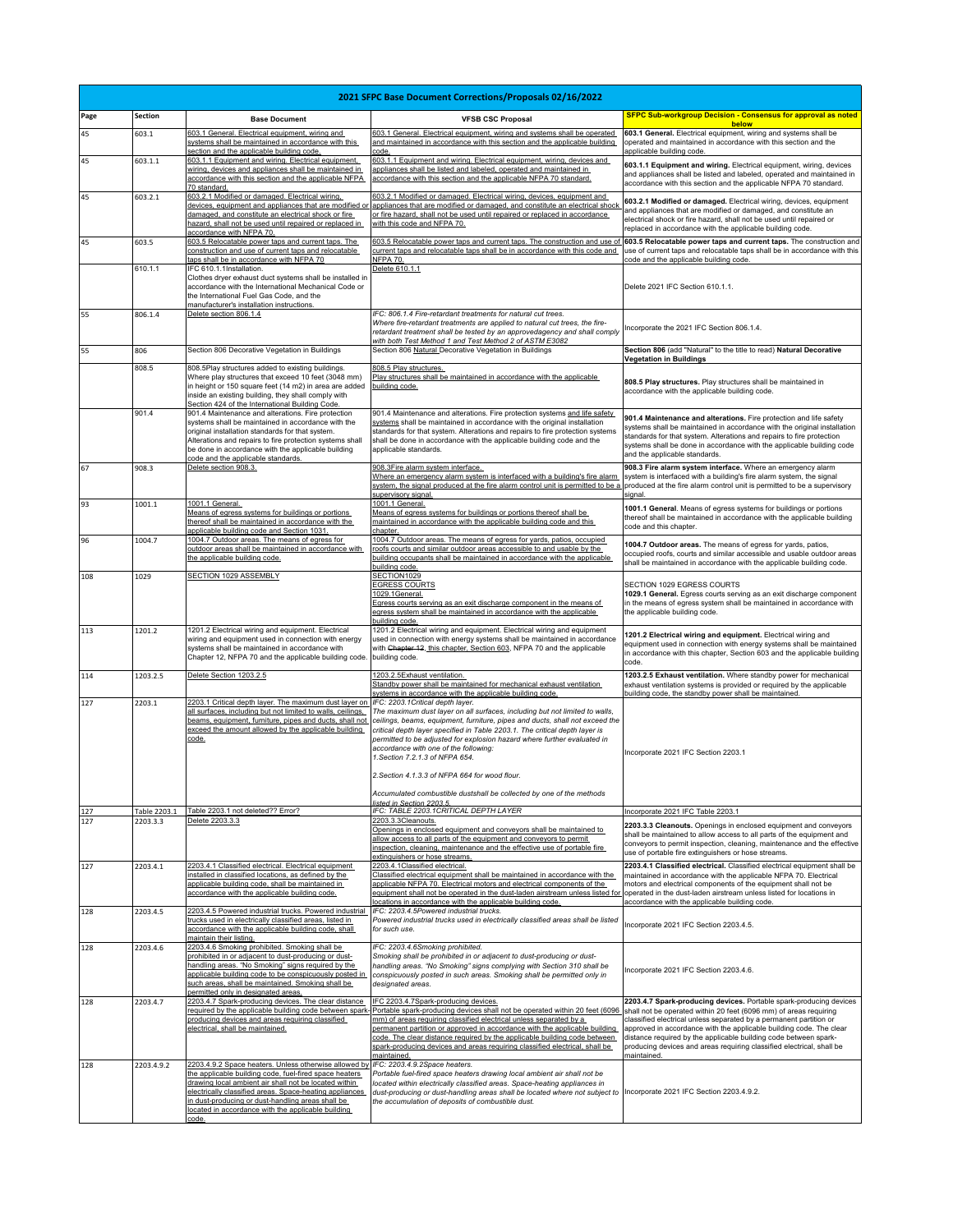| 129 | 2203.4.9.4    | 2203.4.9.4 Inspection and preventive maintenance.                                                                                                                                                                                                                                                                                                                                                                                                                                                                                                                                                                                                                                                                                                                                                                                                                                                                                                                                                                                                                                                                                                                                                                                                                                                                            | IFC: 2203.4.9.4 Inspection and preventive maintenance.                                                                                                                                                                                                                                                                                                                                                                                                                                                                                                                                                                                                              |                                                                                                                                                                                                                                                                                                                                                                                                                                                                                                                                                                                                             |  |
|-----|---------------|------------------------------------------------------------------------------------------------------------------------------------------------------------------------------------------------------------------------------------------------------------------------------------------------------------------------------------------------------------------------------------------------------------------------------------------------------------------------------------------------------------------------------------------------------------------------------------------------------------------------------------------------------------------------------------------------------------------------------------------------------------------------------------------------------------------------------------------------------------------------------------------------------------------------------------------------------------------------------------------------------------------------------------------------------------------------------------------------------------------------------------------------------------------------------------------------------------------------------------------------------------------------------------------------------------------------------|---------------------------------------------------------------------------------------------------------------------------------------------------------------------------------------------------------------------------------------------------------------------------------------------------------------------------------------------------------------------------------------------------------------------------------------------------------------------------------------------------------------------------------------------------------------------------------------------------------------------------------------------------------------------|-------------------------------------------------------------------------------------------------------------------------------------------------------------------------------------------------------------------------------------------------------------------------------------------------------------------------------------------------------------------------------------------------------------------------------------------------------------------------------------------------------------------------------------------------------------------------------------------------------------|--|
|     |               | Inspection and maintenance of fuel-fired process<br>equipment shall include verification that combustible<br>dust accumulations within or around the equipment do<br>not exceed the amounts allowed by the applicable<br>building code.                                                                                                                                                                                                                                                                                                                                                                                                                                                                                                                                                                                                                                                                                                                                                                                                                                                                                                                                                                                                                                                                                      | Inspection and maintenance of fuel-fired process equipment shall include<br>verification that significant combustible dust accumulations do not exist<br>within or around the equipment.                                                                                                                                                                                                                                                                                                                                                                                                                                                                            | Incorporate 2021 IFC Section 2203.4.9.4.                                                                                                                                                                                                                                                                                                                                                                                                                                                                                                                                                                    |  |
| 129 | 2203.5        | 2203.5 Housekeeping. Accumulation of combustible<br>dust on surfaces inside buildings shall be maintained<br>below the critical depth layer allowed by the applicable<br>building code. Pressurized air or similar methods shall<br>not be used to remove dust from surfaces.<br>Accumulated combustible dust shall be collected by<br>one of the following methods:                                                                                                                                                                                                                                                                                                                                                                                                                                                                                                                                                                                                                                                                                                                                                                                                                                                                                                                                                         | IFC: 2203.5Housekeeping.<br>Accumulation of combustible dust on surfaces inside buildings shall be<br>maintained below the critical depth layer in Section 2203.1. Pressurized air<br>or similar methods shall not be used to remove dust from surfaces.<br>Accumulated combustible dust shall be collected by one of the following<br>methods:                                                                                                                                                                                                                                                                                                                     | Incorporate 2021 IFC Section 2203.5.                                                                                                                                                                                                                                                                                                                                                                                                                                                                                                                                                                        |  |
| 129 | 2203.7        | 2203.7 Emergency response plan. Written emergency<br>response plans required by the applicable building<br>code to be developed for preventing, preparing for and<br>responding to work-related emergencies, including but<br>not limited to fire and explosion, shall be maintained.                                                                                                                                                                                                                                                                                                                                                                                                                                                                                                                                                                                                                                                                                                                                                                                                                                                                                                                                                                                                                                        | IFC: 2203.7Emergency response plan.<br>A written emergency response plan shall be developed for preventing, preparing for<br>and responding to work-related emergencies, including but not limited to fire and<br>explosion. The following information shall be developed into the plan:<br>.Identification of dust hazards.<br>2. Identification and location of all utilities to affected areas.<br>3. Site plans or floor plans locating utility shutoff controls, including water, gas and<br>power.<br>4. The potential for explosion.<br>5. Locations of fire-extinguishing equipment compatible with the hazards present.                                    | Incorporate 2021 IFC Section 2203.7.                                                                                                                                                                                                                                                                                                                                                                                                                                                                                                                                                                        |  |
| 129 | 2205.1.1      | Delete Section 2205.1.1.                                                                                                                                                                                                                                                                                                                                                                                                                                                                                                                                                                                                                                                                                                                                                                                                                                                                                                                                                                                                                                                                                                                                                                                                                                                                                                     | IFC: 2205.1.1Dust hazard analysis.<br>If a dust hazard analysis (DHA) is required by the fire code official for new<br>or existing facilities and operations, it shall be in accordance with NFPA<br>652. The DHA for existing facilities shall be in accordance with Section7.1.1<br>of NFPA 652.                                                                                                                                                                                                                                                                                                                                                                  | Incorporate 2021 IFC Section 2205.1.1.                                                                                                                                                                                                                                                                                                                                                                                                                                                                                                                                                                      |  |
| 175 | 3303.5        | 3303.5 Fire safety for buildings of Types IV-A, IV-B,<br>and IV-C construction. Buildings of Types IV-A, IV-B,<br>and IV-C construction designed to be greater than six<br>stories above grade plane shall comply with the<br>following:<br>1. Standpipes provided in accordance with the<br>applicable building code shall be maintained.<br>2. A water supply                                                                                                                                                                                                                                                                                                                                                                                                                                                                                                                                                                                                                                                                                                                                                                                                                                                                                                                                                              | 3303.5Fire safety requirements for buildings of Types IV-A, IV-B and IV-C<br>construction.<br>Buildings of Types IV-A, IV-B and IV-C construction designed to be greater<br>than six stories above grade plane shall comply with the following<br>requirements during construction unless otherwise approved by the fire<br>code official:<br>1.Standpipes shall be provided in accordance with Section 3313.<br>2.A water supply for fire department operations, as approved by the fire<br>code official and the fire chief.                                                                                                                                      | 3303.5 Fire safety requirements for buildings of Types IV-A, IV-B<br>and IV-C construction. Buildings of Types IV-A. IV-B and IV-C<br>construction designed to be greater than six stories above grade plane<br>shall comply with the following requirements during construction unless<br>otherwise approved by the fire code official:<br>1. Standpipes shall be provided in accordance with Section 3313.<br>2. A water supply for fire department operations, as approved by the fire<br>code official and the fire chief.<br>3. Fire safety construction features as required by the Building Official |  |
|     |               |                                                                                                                                                                                                                                                                                                                                                                                                                                                                                                                                                                                                                                                                                                                                                                                                                                                                                                                                                                                                                                                                                                                                                                                                                                                                                                                              | 3. Fire safety construction features as required by the Building Official in<br>accordance with the applicable building code.                                                                                                                                                                                                                                                                                                                                                                                                                                                                                                                                       | in accordance with the applicable building code.                                                                                                                                                                                                                                                                                                                                                                                                                                                                                                                                                            |  |
| 179 | 3904.2.1      | Delete Sections3904.2.1                                                                                                                                                                                                                                                                                                                                                                                                                                                                                                                                                                                                                                                                                                                                                                                                                                                                                                                                                                                                                                                                                                                                                                                                                                                                                                      | 3904.2.1Listings.<br>Systems or equipment used for the extraction of oils from plant material<br>shall be listed and labeled in accordance with the applicable building code,<br>and be operated and maintained in accordance with the listing and the<br>manufacturer's instructions.                                                                                                                                                                                                                                                                                                                                                                              | 3904.2.1 Listings. Systems or equipment used for the extraction of oils<br>from plant material shall be listed and labeled in accordance with the<br>applicable building code, and be operated and maintained in<br>accordance with the listing and the manufacturer's instructions.                                                                                                                                                                                                                                                                                                                        |  |
| 179 | 3904.2.2      | Delete Sections3904.2.2                                                                                                                                                                                                                                                                                                                                                                                                                                                                                                                                                                                                                                                                                                                                                                                                                                                                                                                                                                                                                                                                                                                                                                                                                                                                                                      | 3904.2.2Approvals.<br>Systems or equipment used for the extraction of oils from plant material<br>shall be approved in accordance with the applicable building code.                                                                                                                                                                                                                                                                                                                                                                                                                                                                                                | 3904.2.2 Approvals. Systems or equipment used for the extraction of<br>oils from plant material shall be approved in accordance with the<br>applicable building code.                                                                                                                                                                                                                                                                                                                                                                                                                                       |  |
| 222 |               | 5704.2.13.1.1 5704.2.13.1.1 Temporarily out of service. Underground<br>tanks temporarily out of service shall have the fill line,<br>gauge opening, vapor return, and pump connection<br>secure against tampering. Vent lines shall remain open<br>and be maintained in accordance with Sections-<br>5704.2.7.3 and Section 5704.2.7.4.<br>Exception: Underground storage tank systems subject<br>to the Virginia State Water Control Board regulation<br>9VAC25-580, Underground Storage Tanks: Technical-<br>Standards and Corrective Action Requirements, that<br>are out-of-service shall comply with the temporary<br>closure requirements of 9VAC25-580-310.                                                                                                                                                                                                                                                                                                                                                                                                                                                                                                                                                                                                                                                           | 5704.2.13.1.1 Temporarily out of service. Underground tanks temporarily<br>out of service shall have the fill line, gauge opening, vapor return, and pump<br>connection secure against tampering. Normal and emergency vent lines<br>shall remain open and be maintained in accordance with Sections<br>5704.2.7.3 and Section 5704.2.7.4.<br>Exception: Underground storage tank systems subject to the Virginia State<br>Water Control Board regulation 9VAC25-580, Underground Storage Tanks:<br>Fechnical Standards and Corrective Action Requirements, that are out-of-<br>service shall comply with the temporary closure requirements of 9VAC25-<br>580-310. | 5704.2.13.1.1 Temporarily out of service. Underground tanks<br>temporarily out of service shall have the fill line, gauge opening, vapor<br>return, and pump connection secure against tampering. Normal and<br>emergency vent lines shall remain open and be maintained.<br>Exception: Underground storage tank systems subject to the Virginia<br>State Water Control Board regulation 9VAC25-580 that are out-of-<br>service shall comply with the temporary closure requirements of<br>9VAC25-580-310.                                                                                                  |  |
| 222 | 5704.2.31.1.2 | 5704.2.13.1.2 Out of service for 90 days. Underground<br>tanks not used for a period of 90 days shall be<br>safeguarded in accordance with all the following or be<br>removed in accordance with Section 5704.2.14:<br>I. Flammable or combustible liquids shall be removed<br>rom the tank.<br>. All piping, including fill line, gauge opening, vapor<br>eturn and pump connection, shall be capped or<br>plugged and secured from tampering.<br>3. Vent lines shall remain open and be maintained in<br>accordance with Section 5704.2.7.4.                                                                                                                                                                                                                                                                                                                                                                                                                                                                                                                                                                                                                                                                                                                                                                               | 5704.2.13.1.2 Out of service for 90 days. Underground tanks not used for a<br>period of 90 days shall be safeguarded in accordance with all the following<br>or be removed in accordance with Section 5704.2.14:<br>. Flammable or combustible liquids shall be removed from the tank.<br>. All piping, including fill line, gauge opening, vapor return and pump<br>connection, shall be capped or plugged and secured from tampering.<br>. Normal and emergency vent lines shall remain open and be maintained                                                                                                                                                    | 5704.2.13.1.2 Out of service for 90 days. Underground tanks not used<br>for a period of 90 days shall be safeguarded in accordance with all the<br>following or be removed in accordance with Section 5704.2.14:<br>1. Flammable or combustible liquids shall be removed from the tank.<br>2. All piping, including fill line, gauge opening, vapor return and pump<br>connection, shall be capped or plugged and secured from tampering.<br>3. Normal and emergency vent lines shall remain open and be<br>maintained.                                                                                     |  |
|     | 107.2         | None                                                                                                                                                                                                                                                                                                                                                                                                                                                                                                                                                                                                                                                                                                                                                                                                                                                                                                                                                                                                                                                                                                                                                                                                                                                                                                                         | Industrial Additive Manufacturing. An operational permit is required to<br>conduct additive manufacturing operations regulated by Section 320.3                                                                                                                                                                                                                                                                                                                                                                                                                                                                                                                     | Add an operational permit to Table 107.2, to conduct additive<br>manufacturing operations regulated by Section 320.3.                                                                                                                                                                                                                                                                                                                                                                                                                                                                                       |  |
|     | 4003.1        | IFC 4003.1Spill control.<br>Drainage or containment systems shall be provided by<br>means of curbs, scuppers, special drains or other<br>suitable means to prevent the flow of spills throughout<br>the building.                                                                                                                                                                                                                                                                                                                                                                                                                                                                                                                                                                                                                                                                                                                                                                                                                                                                                                                                                                                                                                                                                                            | 4003.1Spill control.<br>Where provided or required by the applicable building code, drainage or<br>containment systems including curbs, scuppers, special drains or other<br>suitable means to prevent the flow of spills throughout the building, shall be<br>maintained.                                                                                                                                                                                                                                                                                                                                                                                          | 4003.1 Spill control. Where provided or required by the applicable<br>building code, drainage or containment systems including curbs,<br>scuppers, special drains or other suitable means to prevent the flow of<br>spills throughout the building, shall be maintained.                                                                                                                                                                                                                                                                                                                                    |  |
|     | 4003.2        | IFC 4003 2Ventilation<br>For rooms and spaces where distilled spirits and wines in barrels<br>and casks are stored, ventilation shall be provided in accordance<br>with the International Mechanical Code and one of the following:<br>1. The rooms and spaces shall be ventilated at a rate sufficient to<br>maintain the concentration of vapors within the area at or below 25<br>percent of the lower flammable limit (LFL). This shall be confirmed<br>by sampling the actual vapor concentration under normal operating<br>conditions. The sampling shall be conducted throughout the<br>enclosed storage area, extending to or toward the bottom and the top<br>of the enclosed storage area. The vapor concentration used to<br>determine the required ventilation rate shall be the highest measured<br>concentration during the sampling procedure. The sampling shall be<br>conducted manually or by installation of a continuously monitoring<br>flammable vapor detection system.<br>2. The rooms and spaces shall be provided exhaust ventilation at a<br>rate of not less than 1 cfm per square foot [0.00508 m3/(s × m2)] of<br>solid floor area. The exhaust ventilation shall be accomplished by<br>natural or mechanical means, with discharge of the exhaust to a safe<br>location outside the building. | 4003.2Ventilation.<br>For rooms and spaces where distilled spirits and wines in barrels and casks<br>are stored, ventilation shall be operated and maintained in accordance with<br>the applicable building code to prevent vapors from concentrating above 25<br>bercent of the lower flammable limit.                                                                                                                                                                                                                                                                                                                                                             | 4003.2 Ventilation. For rooms and spaces where distilled spirits and<br>wines in barrels and casks are stored, ventilation shall be operated and<br>maintained in accordance with the applicable building code to prevent<br>vapors from concentrating above 25 percent of the lower flammable<br>limit.                                                                                                                                                                                                                                                                                                    |  |
|     | 4003.4        | IFC 4003.4Lightning.<br>Structures containing barrel storage should be<br>protected from lightning. The lightning protection<br>equipment shall be installed in accordance with NFPA<br>70 and NFPA 780.                                                                                                                                                                                                                                                                                                                                                                                                                                                                                                                                                                                                                                                                                                                                                                                                                                                                                                                                                                                                                                                                                                                     | 4003.4Lightning.<br>Lightning protection equipment shall be maintained in accordance with the<br>applicable NFPA 70 and NFPA 780.                                                                                                                                                                                                                                                                                                                                                                                                                                                                                                                                   | 4003.4 Lightning. Lightning protection equipment shall be maintained<br>in accordance with the applicable NFPA 70 and NFPA 780.                                                                                                                                                                                                                                                                                                                                                                                                                                                                             |  |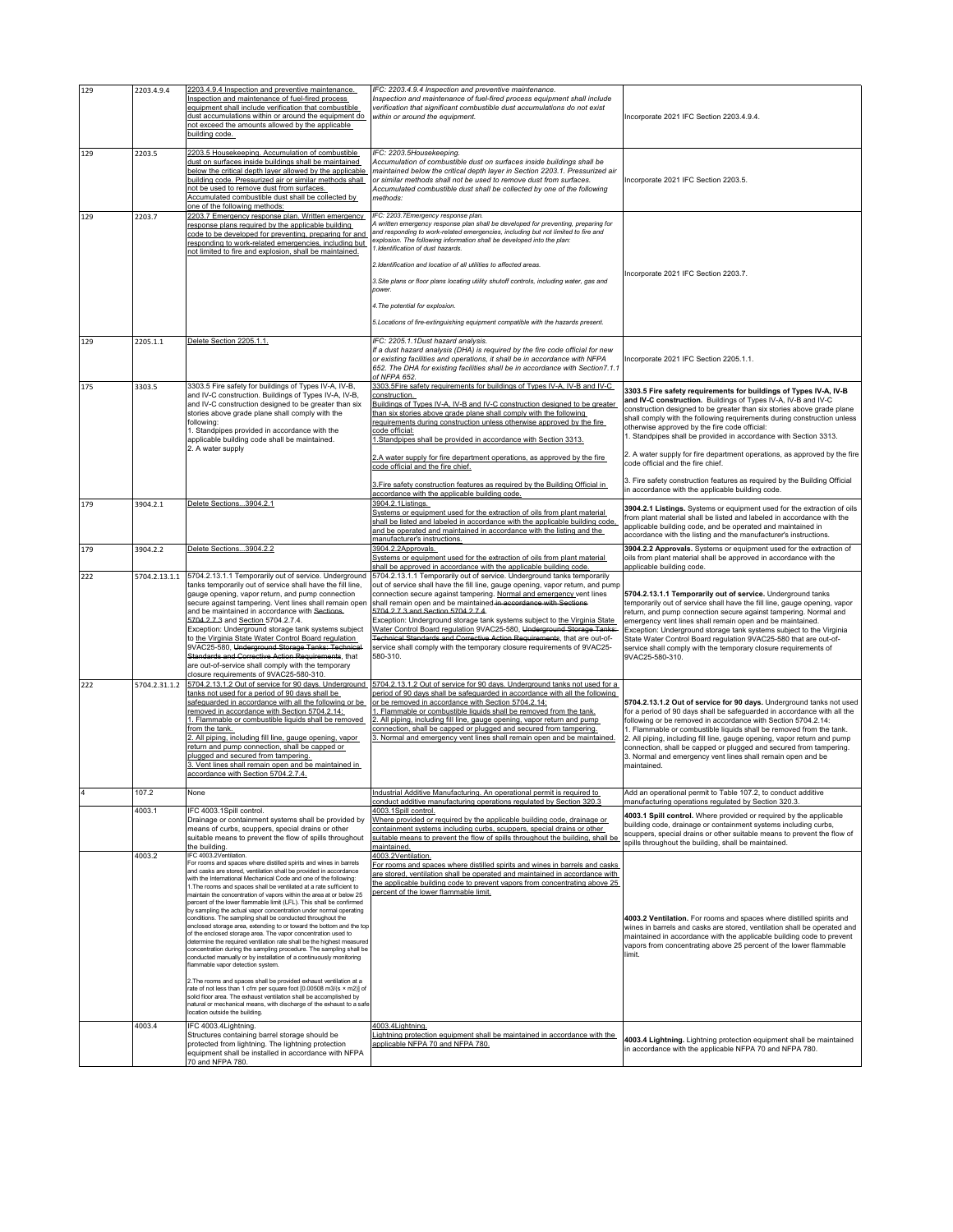| 4004.3 | IFC 4004.3Basement storage.<br>Class I liquids shall be allowed to be stored in<br>basements in amounts not exceeding the maximum<br>allowable quantity per control area for use-open<br>systems in Table 5003.1.1(1), provided that automatic<br>suppression and other fire protection are provided in<br>accordance with Chapter 9. Class II and IIIA liquids<br>shall also be allowed to be stored in basements.<br>provided that automatic suppression and other fire<br>protection are provided in accordance with Chapter 9. | 4004.3Basement storage.<br>Class I liquids shall be allowed to be stored in basements in amounts not<br>exceeding the maximum allowable quantity per control area for use-open<br>systems where approved in accordance with the applicable building code<br>and automatic suppression or other fire protection systems are maintained<br>in accordance with Chapter 9. Class II and IIIA liquids shall also be allowed<br>to be stored in basements where approved in accordance with the<br>applicable building code and automatic suppression or other fire protection<br>systems are maintained in accordance with Chapter 9. | 4004.3 Basement storage. Class I liquids shall be allowed to be stored<br>in basements in amounts not exceeding the maximum allowable<br>quantity per control area for use-open systems where approved in<br>accordance with the applicable building code and automatic<br>suppression or other fire protection systems are maintained in<br>accordance with Chapter 9. Class II and IIIA liquids shall also be<br>allowed to be stored in basements where approved in accordance with<br>the applicable building code and automatic suppression or other fire<br>protection systems are maintained in accordance with Chapter 9. |
|--------|------------------------------------------------------------------------------------------------------------------------------------------------------------------------------------------------------------------------------------------------------------------------------------------------------------------------------------------------------------------------------------------------------------------------------------------------------------------------------------------------------------------------------------|----------------------------------------------------------------------------------------------------------------------------------------------------------------------------------------------------------------------------------------------------------------------------------------------------------------------------------------------------------------------------------------------------------------------------------------------------------------------------------------------------------------------------------------------------------------------------------------------------------------------------------|-----------------------------------------------------------------------------------------------------------------------------------------------------------------------------------------------------------------------------------------------------------------------------------------------------------------------------------------------------------------------------------------------------------------------------------------------------------------------------------------------------------------------------------------------------------------------------------------------------------------------------------|
| 4005.1 | IFC 4005.1Automatic sprinkler system.<br>The storage of distilled spirits and wines shall be<br>protected by an approvedautomatic sprinkler systemas<br>required by Chapter 9.                                                                                                                                                                                                                                                                                                                                                     | Delete 4005.1                                                                                                                                                                                                                                                                                                                                                                                                                                                                                                                                                                                                                    | Delete 2021 IFC Section 4005.1.                                                                                                                                                                                                                                                                                                                                                                                                                                                                                                                                                                                                   |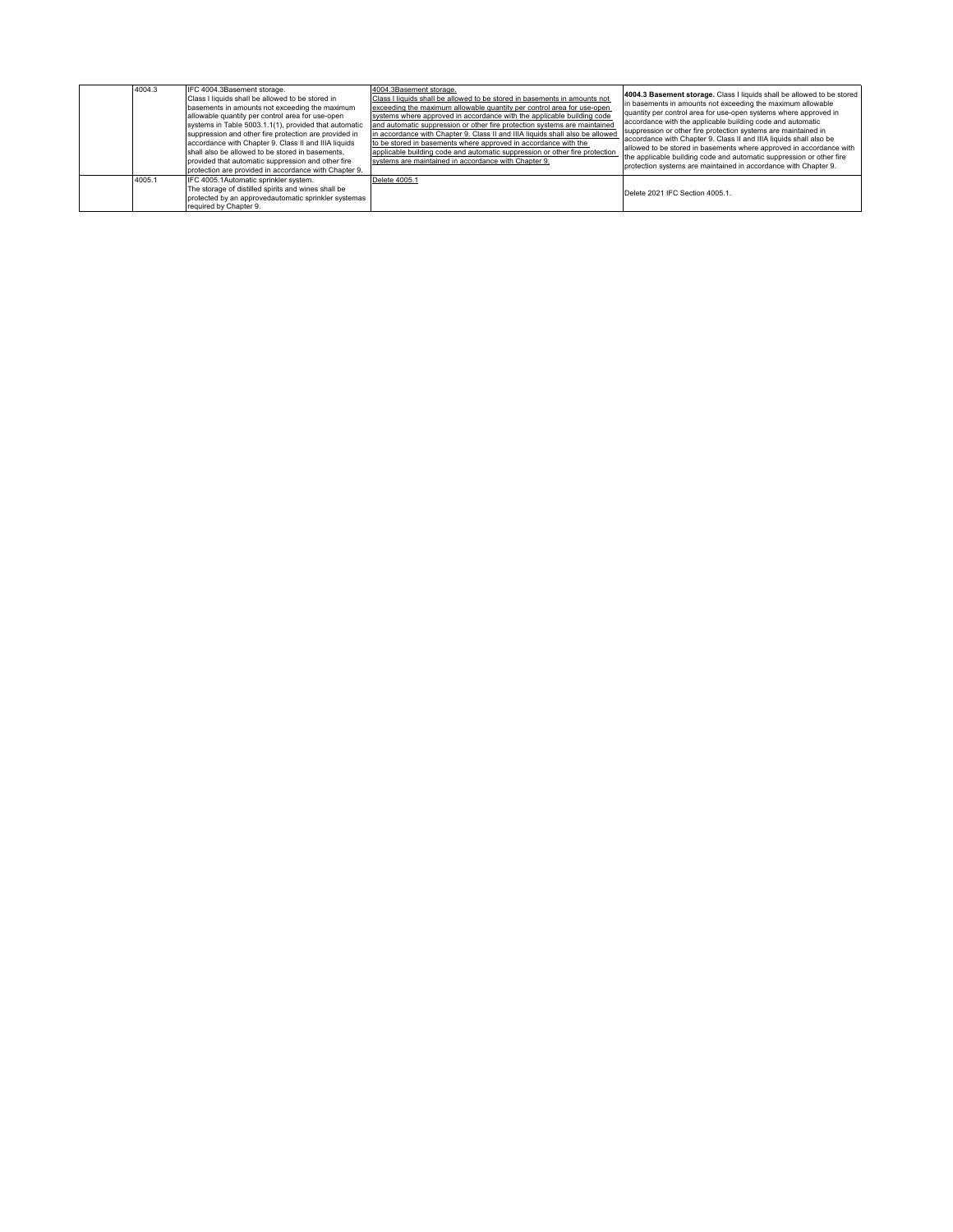## **Revised Text Suggested by Andrew Milliken** - 02/23/2022

**901.4.3 Alterations in buildings and structures.** For any alteration within a building or structure, the existing fire protection and life safety systems shall be maintained to continue protection while the building or structure is occupied. Persons shall not remove or modify any fire protection or life safety system without approval from the Building Official in accordance with the applicable building code.

## **Base Document and Original Text Proposed by the VFSB Reproduced Below**

**Base Document:** Delete section 901.4.3.

#### **Original VFSB text:**

**901.4.3 Alterations in buildings and structures.** For any alteration within a building or structure, the fire protection and life safety systems shall be maintained to continue protection within the building or structure. Persons shall not remove or modify any fire protection or life safety system without approval of the Building Official in accordance with the applicable building code.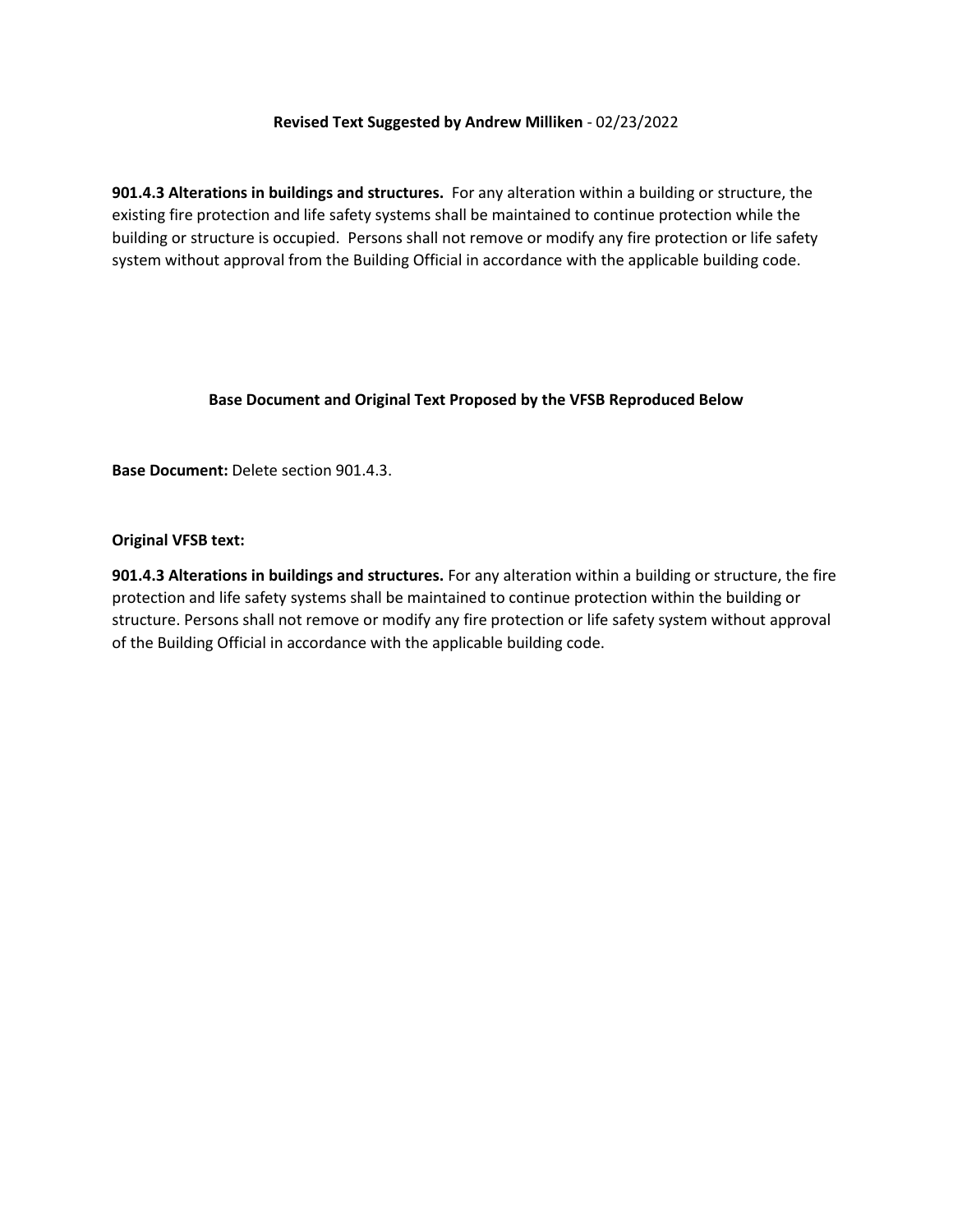# **Proposed 2021 SFPC Section 3107.13.2**

**3107.13.2 Location of containers.** LP-gas containers and tanks shall be located outside in accordance with IFC Table 6104.3 3107.13.2. Pressure relief devices shall be pointed away from the tent or membrane structure.

| LP-GAS<br><b>CONTAINER</b>    | <b>MINIMUM SEPARATION BETWEEN LP-GAS CONTAINERS AND</b><br>BUILDINGS, PUBLIC WAYS <sup>8</sup> OR LOT LINES OF ADJOINING PROPERTY THAT CAN BE<br><b>BUILT ON</b> | <b>MINIMUM SEPARATION</b><br><b>BETWEEN LP-GAS</b> |                                                             |
|-------------------------------|------------------------------------------------------------------------------------------------------------------------------------------------------------------|----------------------------------------------------|-------------------------------------------------------------|
| <b>CAPACITY</b>               | Mounded or underground LP-gas containers <sup>a</sup>                                                                                                            | Above-ground LP-gas containers <sup>b</sup>        | CONTAINERS <sup>b, c</sup>                                  |
| (water gallons)               | (feet)                                                                                                                                                           | (feet)                                             | (feet)                                                      |
| Less than 125 <sup>c, d</sup> | 10                                                                                                                                                               | 5 <sup>e</sup>                                     | None                                                        |
| 125 to 250                    | 10                                                                                                                                                               | 10                                                 | None                                                        |
| 251 to 500                    | 10                                                                                                                                                               | 10                                                 | 3                                                           |
| 501 to 2,000                  | 10                                                                                                                                                               | 25e, f                                             | 3                                                           |
| 2,001 to<br>30,000            | 50                                                                                                                                                               | 50                                                 | 5                                                           |
| 30,001 to<br>70,000           | 50                                                                                                                                                               | 75                                                 |                                                             |
| 70,001 to<br>90,000           | 50                                                                                                                                                               | 100                                                | (0.25 of sum of diameters of<br>adjacent LP-gas containers) |
| 90,001 to<br>120,000          | 50                                                                                                                                                               | 125                                                |                                                             |

#### **TABLE 3107.13.2 LOCATION OF LP-GAS CONTAINERS**

For SI: 1 foot = 304.8 mm, 1 gallon = 3.785 L.

- a. Minimum distance for underground LP-gas containers shall be measured from the pressure relief device and the filling or liquid-level gauge vent connection at the container, except that all parts of an underground LP-gas container shall be not less than 10 feet from a building or lot line of adjoining property that can be built on.
- b. For other than installations in which the overhanging structure is 50 feet or more above the relief-valve discharge outlet. In applying the distance between buildings and ASME LP-gas containers with a water capacity of 125 gallons or more, not less than 50 percent of this horizontal distance shall also apply to all portions of the building that project more than 5 feet from the building wall and that are higher than the relief valve discharge outlet. This horizontal distance shall be measured from a point determined by projecting the outside edge of such overhanging structure vertically downward to grade or other level on which the LP-gas container is installed. Distances to the building wall shall be not less than those prescribed in this table.
- c. Where underground multicontainer installations are composed of individual LP-gas containers having a water capacity of 125 gallons or more, such containers shall be installed so as to provide access at their ends or sides to facilitate working with cranes or hoists.
- d. At a consumer site, if the aggregate water capacity of a multiple-container installation, comprised of individual LP-gas containers having a water capacity of less than 125 gallons, is 500 gallons or more, the minimum distance shall comply